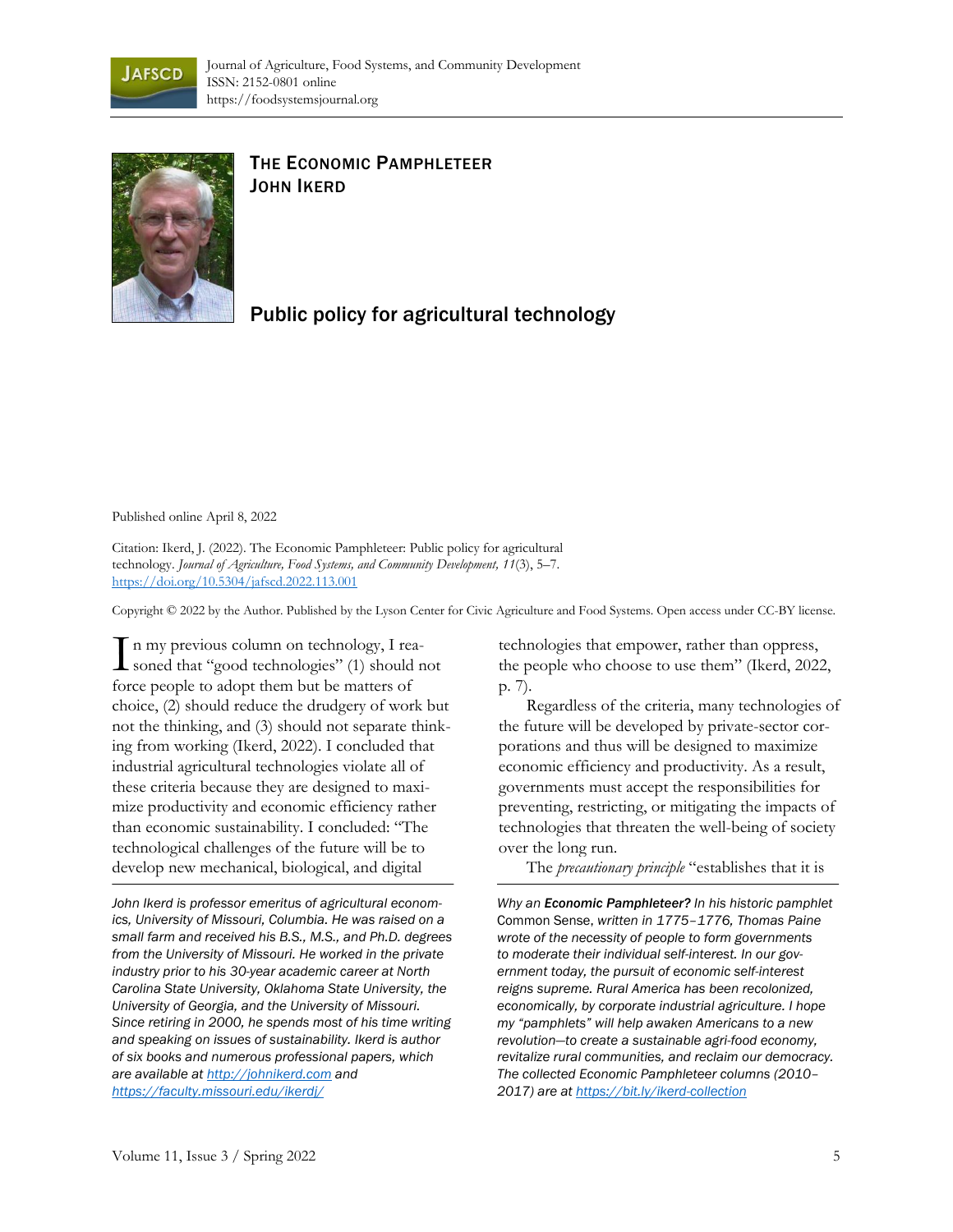better to avoid or mitigate an action or policy that has the plausible potential, based on scientific analysis, to result in major or irreversible negative consequences to the environment or public even if the consequences of that activity are not conclusively known, with the burden of proof that it is not harmful falling on those proposing the action" (New World Encyclopedia, n.d., para. 1). The precautionary principle is widely used by governments internationally, particularly in addressing environmental and public health risks. For example, "Article 174 (2) of the European Community Treaty provides that all Community policy on the

environment shall be based on the precautionary principle" (Ecologic Institute, n.d., para. 2). The concept has faced strong opposition from industry. Its use in the U.S. is largely limited to governmental approval of new pharmaceuticals and medical procedures rather than technologies that threaten the environment or public health. Even in

these cases, the government generally relies on those seeking approval to provide evidence of the safety and effectiveness of their drug or procedure.

Advocates of agricultural sustainability have long argued that the precautionary principle should be applied to agricultural technologies. However, the burden of proof that a new agricultural technology has been or will be harmful has fallen on those who are defending the interests of society rather than those who stand to benefit economically. For example, the pesticide industry is required only to provide evidence that a new pesticide "will not generally cause unreasonable adverse effects on the environment," which includes "(1) any unreasonable risk to man or the environment, taking into account the economic, social, and environmental costs and benefits … or (2) a human dietary risk from residues … inconsistent with the standard under … the Federal Food, Drug, and Cosmetic Act" (U.S. Environmental Protection Agency, n.d., para. 1–2).

If the economic benefits are deemed to outweigh the social and environmental costs, new technologies are generally approved. The only

The immediate promise of corporate profits generally prevails over the long-run interests of society.

exception is for residues in food products that fail to meet FFDCA standards. Since the social and environmental costs of a technology are difficult to quantify and typically accrue over extended periods of time, the immediate promise of corporate profits generally prevails over the long-run interests of society. Pesticides, for example, have commonly been significantly restricted or prohibited only after extended use has proven, beyond a reasonable doubt, that they pose unacceptable threats to the environment or public health. The negative impacts of new technologies on society, particularly on farmers and others in rural communities, are

> routinely ignored or accepted as the unavoidable costs of economic progress.

With a barrage of increasingly sophisticated chemical, biological, and digital technologies on the horizon due to an emphasis on the "sustainable intensification" of agricultural production, the sustainability of human life on earth may

depend on public policies based on the precautionary principle rather than an economic cost-benefit analysis. Eventually, environmental and public health regulations for industrial agriculture must be at least as restrictive as for other industries that pose similar risks to society. Even if effective regulations are imposed on industrial agriculture, society must be prepared to make significant investments in repairing the ecological and social damage caused by past technological mistakes.

Regenerative farming is a currently popular alternative to industrial agriculture that focuses on restoring and regenerating the productivity of resources that have been damaged or depleted by industrial agriculture. Terra Genesis International defines regenerative agriculture as "a system of farming principles and practices that increases biodiversity, enriches soils, improves watersheds, and enhances ecosystem services. . . . Regenerative Agriculture aims to reverse global climate change. At the same time, it offers increased yields, resilience to climate instability, and higher health and vitality for farming communities" (n.d., p. 2). Numerous proposals have been developed to turn